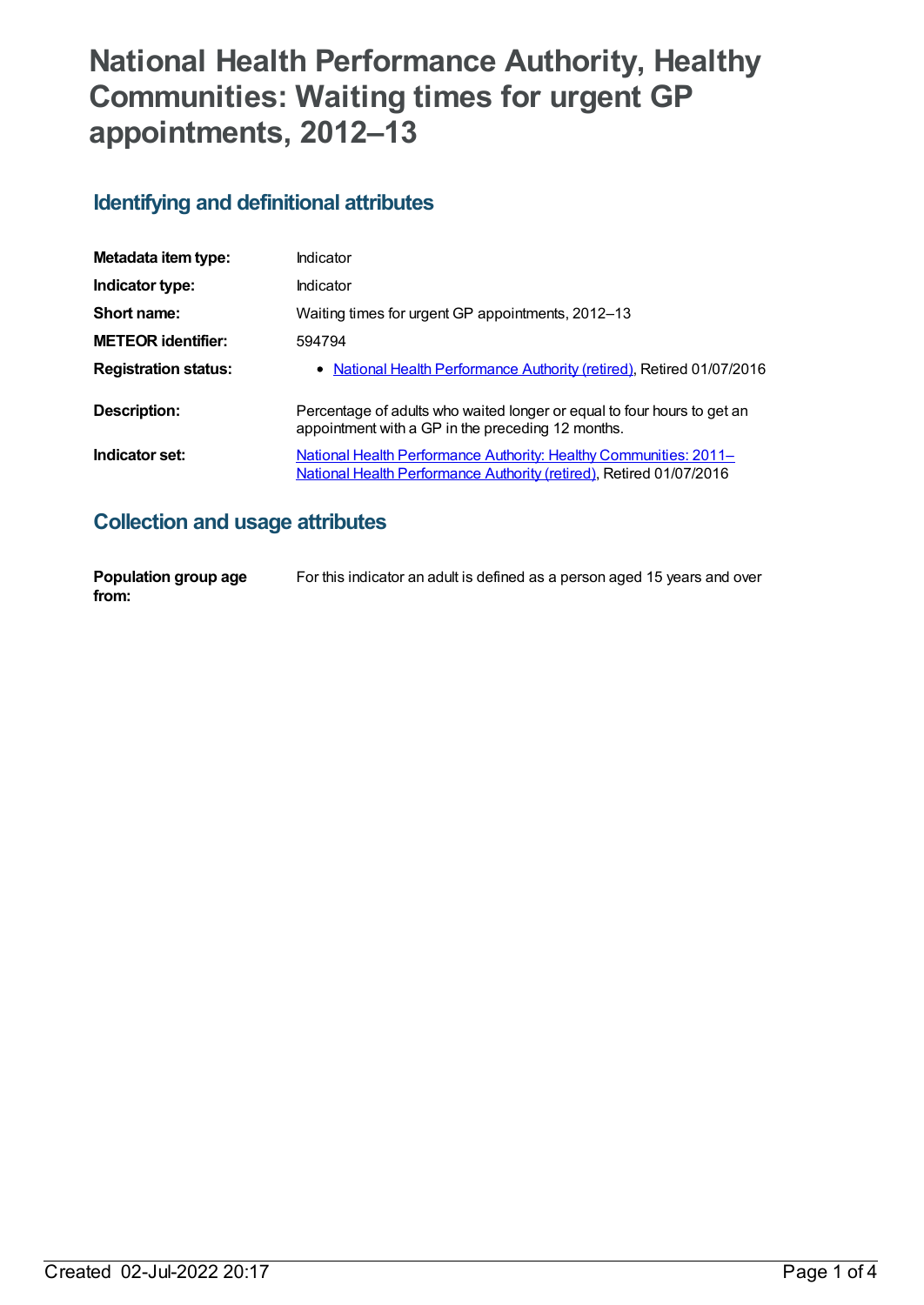**Computation description:** Participants in the Australian Bureau of Statistics (ABS) Patient Experience Survey 2012–13 who felt they waited longer than four hours to get an urgent appointment with a GP.

> The numerator was calculated as the sum of calibrated sample weights for adults who responded that they waited longer than four hours to get an urgent appointment with a GP in last 12 months and who were enumerated within the particular Medicare local catchment.

Population is limited to persons aged 15 years and over.

The denominator was calculated as the sum of calibrated sample weights for persons aged 15 years and over who waited longer than four hours to get an urgent appointment with a GP for their own health in the last 12 months (excluding proxy interviews) who were enumerated within the Medicare Local catchment.

Person level survey weights were calibrated to independent estimates of the population of interest, referred to as 'benchmarks'. Weights calibrated against population benchmarks ensure that the survey estimates conform to independently estimated distributions of the population, rather than to the distribution within the sample itself. These benchmarks account for the distribution of people across state and territory, age group, and sex categories. These benchmarks have not been calibrated for Medicare Local geography.

Presented as a percentage.

95% confidence intervals and relative standard errors calculated for rates.

The National Health Performance Authority developed a suppression protocol to ensure robust reporting of these data at small areas.

|                     | • These suppression rules are based on limits for Relative Standard Error <sup>1</sup> and<br>Confidence Interval width of 30%, with additional cross-validation for<br>estimates close to these limits, that is plus or minus 3% of the limits. If an<br>estimate was marginal <sup>2</sup> with respect to Relative Standard Error, the<br>Confidence Interval width was used as the deciding factor. If an estimate was<br>marginal <sup>2</sup> with respect to Confidence Interval width, then Relative Standard<br>Error is used as the deciding factor<br>• Data were supressed based on the following rules:<br>- Relative Standard Error of 33% or greater, or<br>- Confidence Interval (95%) width of 33% or greater, or<br>- Relative Standard Error between 27% and 33%, with significantly <sup>3</sup> wider<br>Confidence Interval width than the average for that indicator, or<br>- Confidence Interval width between 27% and 33%, with significantly <sup>3</sup> wider<br>Relative Standard Error than the average for that indicator. |
|---------------------|-----------------------------------------------------------------------------------------------------------------------------------------------------------------------------------------------------------------------------------------------------------------------------------------------------------------------------------------------------------------------------------------------------------------------------------------------------------------------------------------------------------------------------------------------------------------------------------------------------------------------------------------------------------------------------------------------------------------------------------------------------------------------------------------------------------------------------------------------------------------------------------------------------------------------------------------------------------------------------------------------------------------------------------------------------------|
|                     | 1. For a dichotomous proportion, Relative Standard Error can be defined as the ratio of the standard<br>error and the minimum of the estimate and its complement (100%-estimate).<br>2. In this context, marginal is defined as within 10% of the 30% limit, or +/-3%<br>3. In this context, statistical significance is defined as at least two standard deviations above<br>average.                                                                                                                                                                                                                                                                                                                                                                                                                                                                                                                                                                                                                                                                    |
| <b>Computation:</b> | 100 × (Numerator ÷ Denominator)                                                                                                                                                                                                                                                                                                                                                                                                                                                                                                                                                                                                                                                                                                                                                                                                                                                                                                                                                                                                                           |
| Numerator:          | Number of persons who reported they waited longer than four hours to get an<br>urgent appointment with a GP in the last 12 months.                                                                                                                                                                                                                                                                                                                                                                                                                                                                                                                                                                                                                                                                                                                                                                                                                                                                                                                        |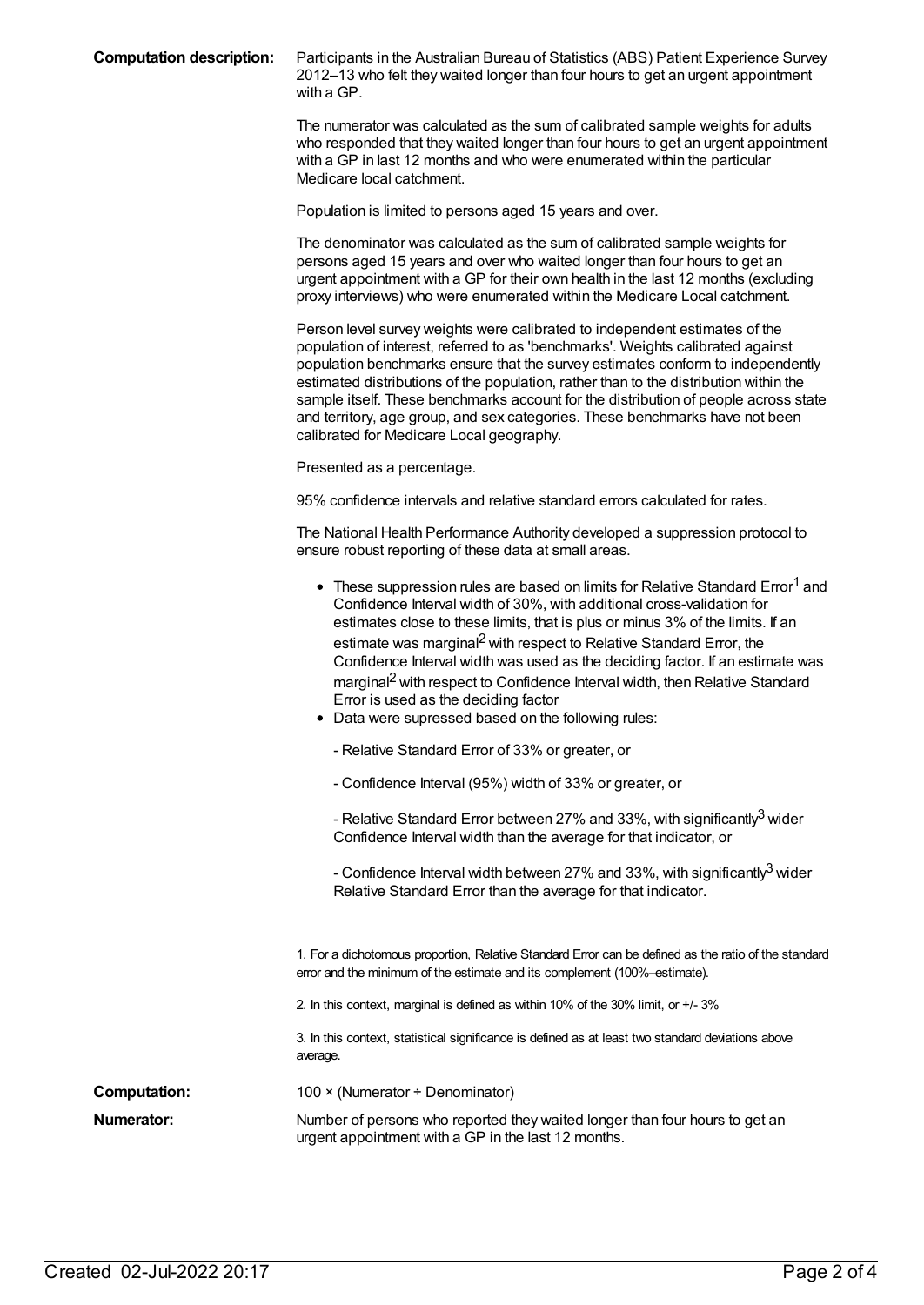| <b>Numerator data elements:</b>         | Data Element / Data Set-                                                                                        |
|-----------------------------------------|-----------------------------------------------------------------------------------------------------------------|
|                                         | Person-age, total years N[NN]                                                                                   |
|                                         | <b>Data Source</b>                                                                                              |
|                                         | <b>ABS Patient Experience Survey (PEx)</b>                                                                      |
|                                         |                                                                                                                 |
|                                         | Guide for use                                                                                                   |
|                                         | Data source type: Survey                                                                                        |
|                                         | Data Element / Data Set-                                                                                        |
|                                         | Person-General Practitioner waiting times for urgent GP appointment, code<br>$\overline{\mathsf{N}}$            |
|                                         | Data Source                                                                                                     |
|                                         | <b>ABS Patient Experience Survey (PEx)</b>                                                                      |
|                                         | Guide for use                                                                                                   |
|                                         | Data source type: Survey                                                                                        |
| Denominator:                            | Total number of persons aged 15 years and over who saw a GP for their own<br>urgent care in the last 12 months. |
| Denominator data                        | Data Element / Data Set-                                                                                        |
| elements:                               | <b>Data Source</b>                                                                                              |
|                                         | <b>ABS Patient Experience Survey (PEx)</b>                                                                      |
|                                         | Guide for use                                                                                                   |
|                                         | Data source type: Survey                                                                                        |
|                                         |                                                                                                                 |
| Disaggregation:                         | By Medicare Local catchments and Medicare Local peer groups.                                                    |
| <b>Disaggregation data</b><br>elements: | -Data Element / Data Set                                                                                        |
|                                         | Administrative health region-Medicare Local identifier, code AANNN                                              |
|                                         | Data Element / Data Set-                                                                                        |
|                                         |                                                                                                                 |
|                                         | Administrative health region-Medicare Local peer group, code N                                                  |

#### **Representational attributes**

| Percentage |
|------------|
| Real       |
| Person     |
| N[NN].N    |
|            |

### **Indicator conceptual framework**

**Framework and dimensions:** [PAF-Effectiveness](https://meteor.aihw.gov.au/content/554928) of access

#### **Data source attributes**